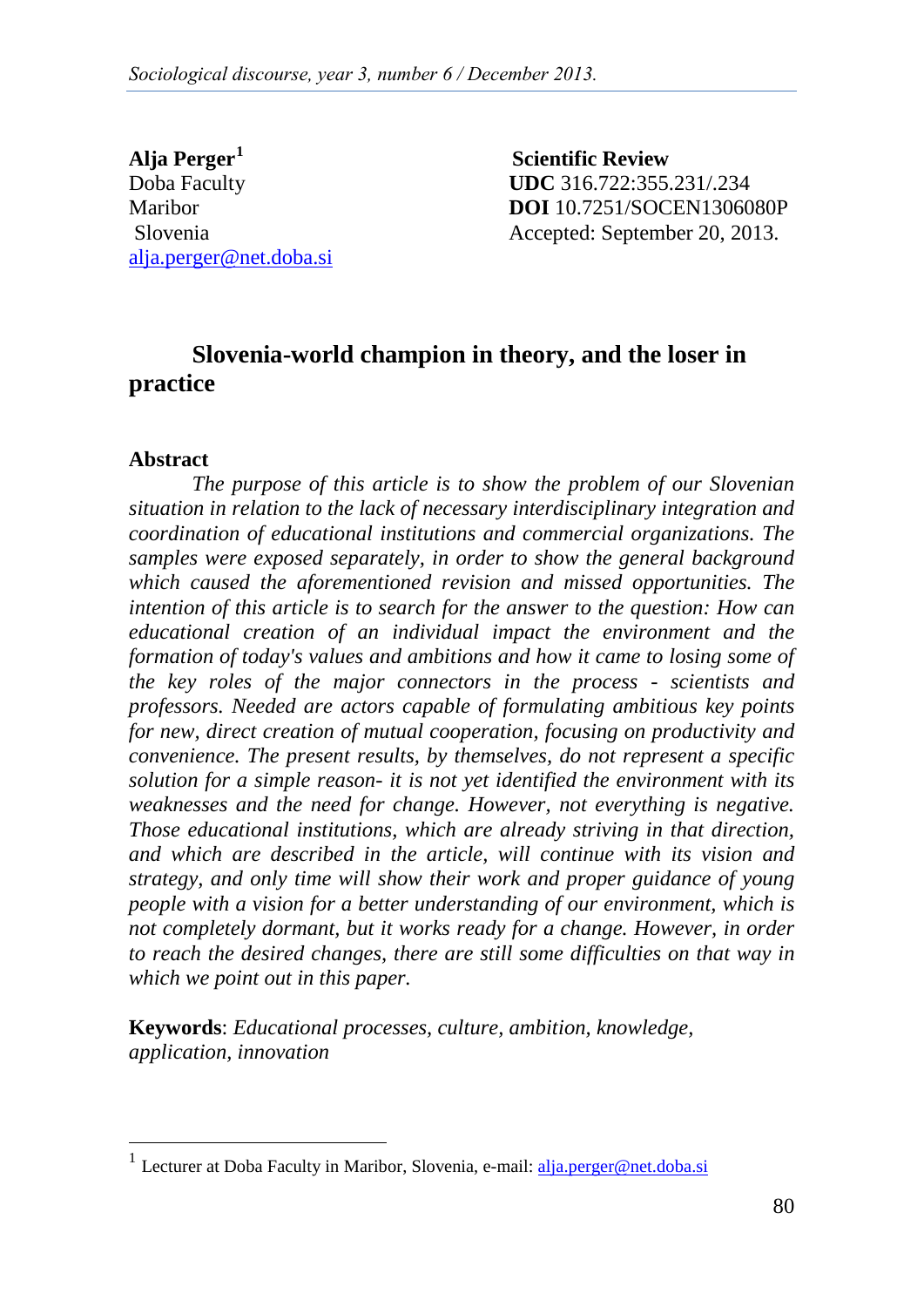## **Introduction**

In order to be able to see something new, one must show himself to change, especially when compared to its predecessors. And for man to start something new, he must be strongly distanced from his series of invisible and ambiguous positions, which are primarily of psychological origin, manifested only in verbal form.<sup>[2](#page-1-0)</sup> As Benedict says, "In order to see something, even where others see nothing, we usually have to be in a position above the zero horizon."<sup>[3](#page-1-1)</sup>

The famous anthropologist Ruth Benedict discovered radical breakthroughs in her research of traditional tribes which she had expressed with the view that personality traits influence the growth of all the elements of their culture. It later created a certain stereotype on the basis of which was formed the attitude that people are always and in all places the same, without the possibility of significant change, and that education plays a small role in the change of personality and culture.

Today we can see that there are more and more people who are in one way or another involved in the educational process, but we have to admit that it is still present one-sided and monotonous principle of the transfer of knowledge into practical application, and vice versa, a practice sometimes avoids seeking a foothold in knowledge. We believe that it is not reasonable to try to discover just some improvements within the one-way flow of the educational process. It is more ambitious to find and point out the causes which make it possible to change the current relationship between the theory and its application in the educational system.

Here we touch a few important interests. Since the process of socialization of individuals within the education system (where we can list quite a number of dependent factors) to the implementation of an educational process in the company. All these are some of the specific needs of local communities and the state. In the paper, we will emphasize key milestones where we see huge deficits in communication of scholars and practitioners.

<span id="page-1-0"></span> <sup>2</sup> See more in: Alja Perger, *Inculturation - Socialization in anthropological perspective,*  Maribor: Faculty of Pedagogy, 2000. <sup>3</sup> Ruth Benedict, *Patterns of Culture,*, Belgrade, 1976. 8.

<span id="page-1-1"></span>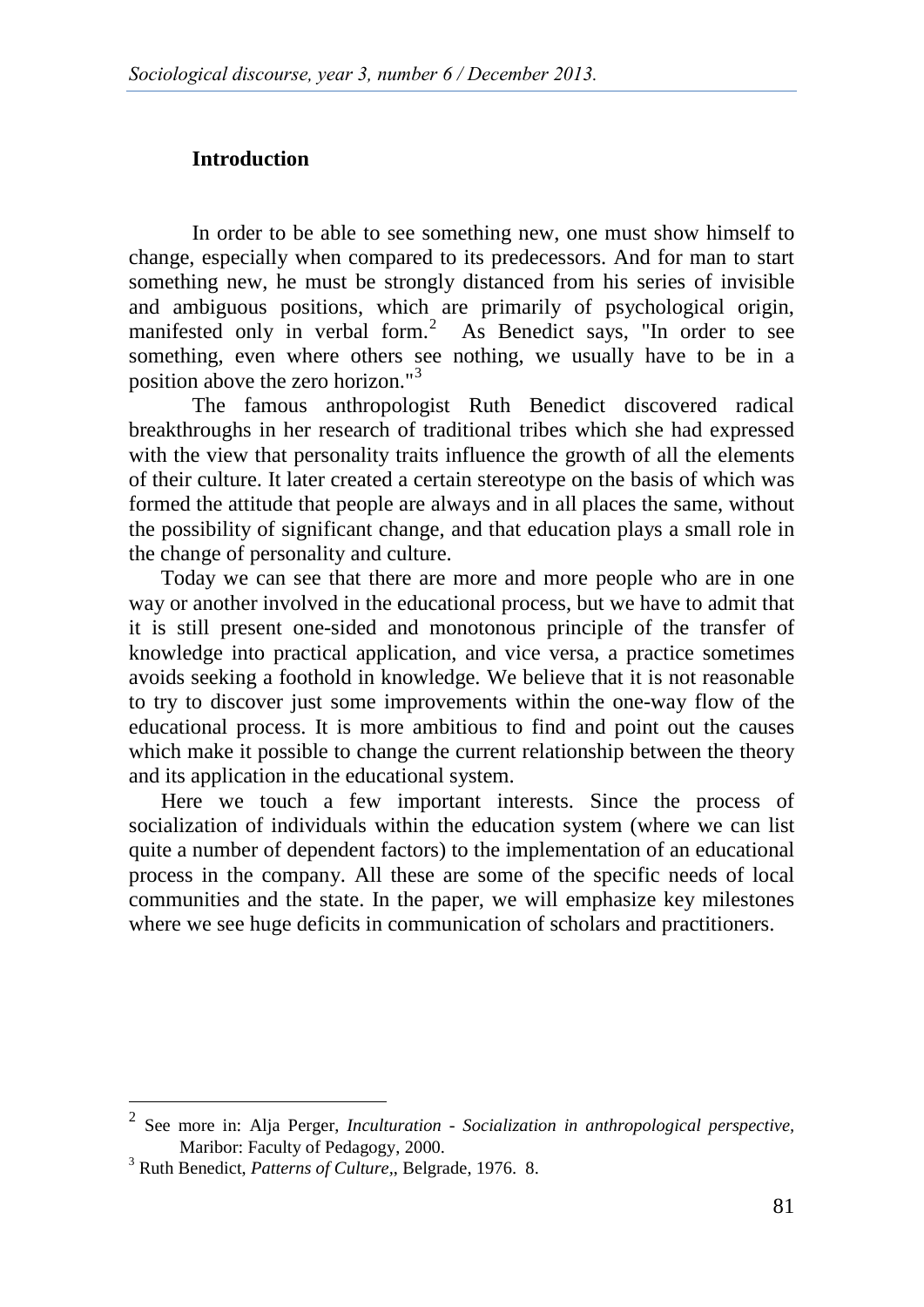## **1. What is the goal of every educational process?**

For professional staff focused on the formation of learning programs, it is important to have the ability to establish plans and programs that will enable the use of new knowledge. This key application and the link does not start and end with only assumptions. The goal of every educational process should be learning and using knowledge in practice. Many times we have read the discussions in many areas where it notes that there is a lack of practice in education and knowledge transfer. Many authors, often quoted, mention the same problem for many years: the problem of knowledge transfer from its origin to its use. This can be illustrated as the following chain of factors:

#### **KNOWLEDGE - TRANSFER - APPLICATION - FUNCTIONALITY - BENEFIT – SUSTAINABLE USE**

We will start with the idea that the proper channel of communication between researchers and practitioners can not be properly established without taking into account the combined role of each of the elements of communication. Also, if we look at the Slovenian environment, it is necessary to point out how the scientists and their role to transfer knowledge to the younger generation is not focused in the best possible way. At this point, we will not intentionally touch the essential fact, namely, the lack of accountability and understanding of all stakeholders, that knowledge is completely pointless and useless if the implementation of the group of factors does not fill the social gaps of certain time and space. Also, I do not want to emphasize some factors of the educational process, which certainly delay the process of transparency between the main actors of the theory and the practice of the major entrepreneurs. We are just going to run some important issues that should exist in both areas (scientific knowledge and economic effects acceptable in practice) and which should be as soon as possible implemented. In particular, it is necessary to know how things are getting out of control. We must prepare for a new way of evolution of association, with completely new approaches, strategies, verification, and especially is needed to be exposed to liability for providing their theoretical knowledge.

In the end, we can only provide the knowledge to understand it as consumers and to accept the values that have benefit, well-being and performance in a new light of our society, for what is certainly not too late. But first you need to accept the truth that any dialogue between scientists and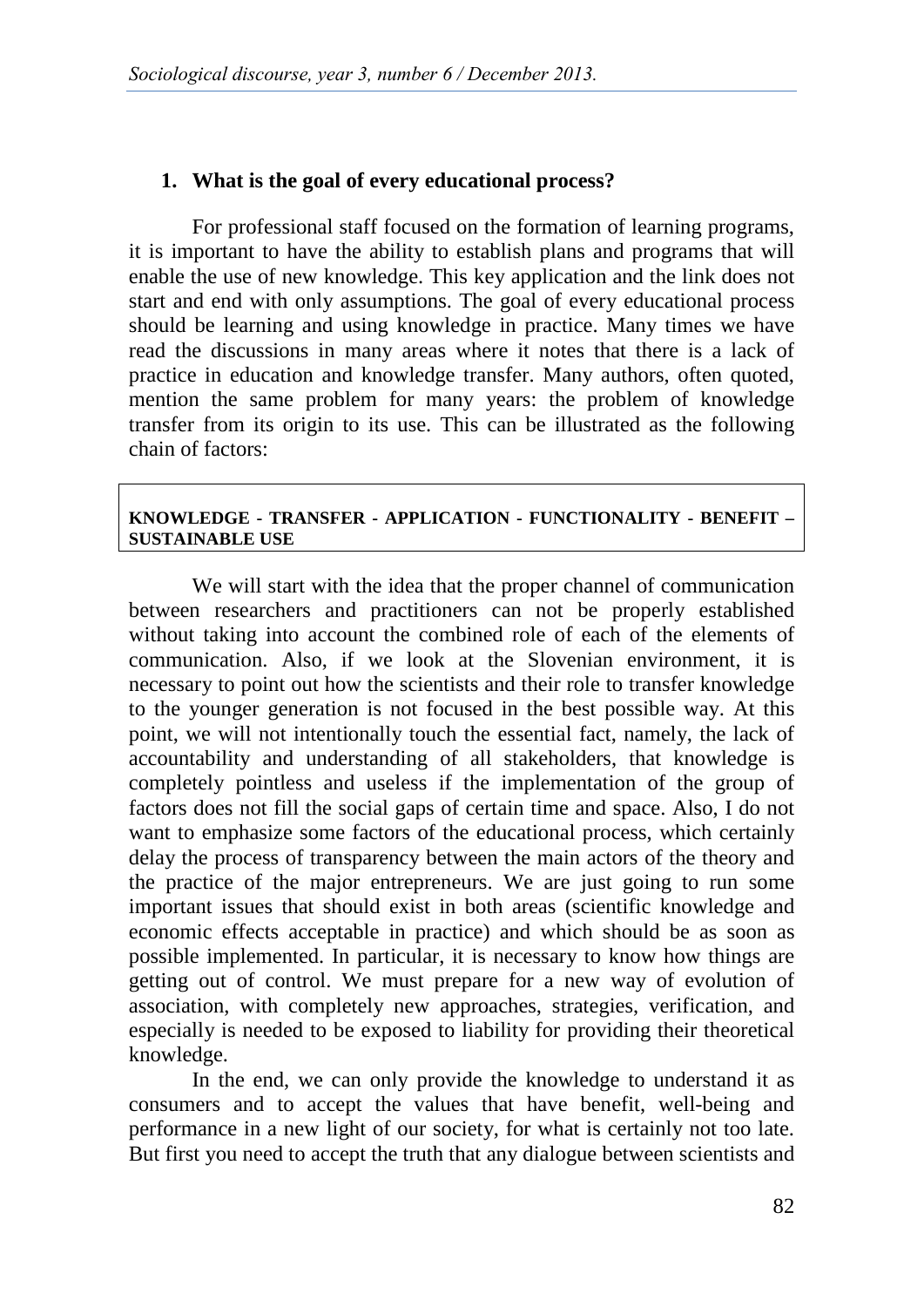practitioners must be accountable to the few important factors in communication that we mentioned in the previous table. Also, the lack of dialogue and communication between scientists and practitioners should be understood as the reason of the collapse of the previous strategy and accept the possibility that in each case there is a (rare) attempt to rise crystaleffective solutions.

Unfortunately, we can only choose between two directions: one, that we stay on the same path with the conformist guidelines that are previously set and finally stop thinking about the progress of society and eventually assimilate into another social environment, and second, whether to formulate revolutionary factors that identify some of the current challenges and change the method of application of knowledge and theory in practice. Other choices we have unfortunately spent in the past.

#### **2. Blockade in the strategies and visions**

Probably there is no better expert on circumstances at this time that would not agree with the fact that Slovenia is now faced with the fact that it enters the tunnel with no exit. Of course, that situation did not happen overnight, but certainly in the past were shown some indications that certain groups, responsible for the application of theory in practice, were not able to identify. We also need to know how all of our development vision is affected by cultural strategy of our nation.

The concept of culture, in this article, refers not only to the arts, as a factor that affects our senses and emotions. On the contrary, it should be appreciated that there are small things in the behavior of the individual, inherent only to him as a user of cultural symbols. But anthropological differentiation is not the central theme of this paper. With this short note we only want to open the safety valve for the release of the energy, if, in the future, we move to the criticism of the current operational cultural strategies and their impact on the work process.

Here we share an idea that has completely past the time of an importance and academic importance, as well as its autonomy and influence. Here we are again focused on our social and cultural background, with all the influences of stakeholders. Of course, knowledge is not gained only by practice, against theory, but the meaning of the "academic" began to change rapidly. People have in many different ways created some effective results, reasonable and tangible goals. On the other hand, the operating system has in a way undercut its academic performance.

\*\*\*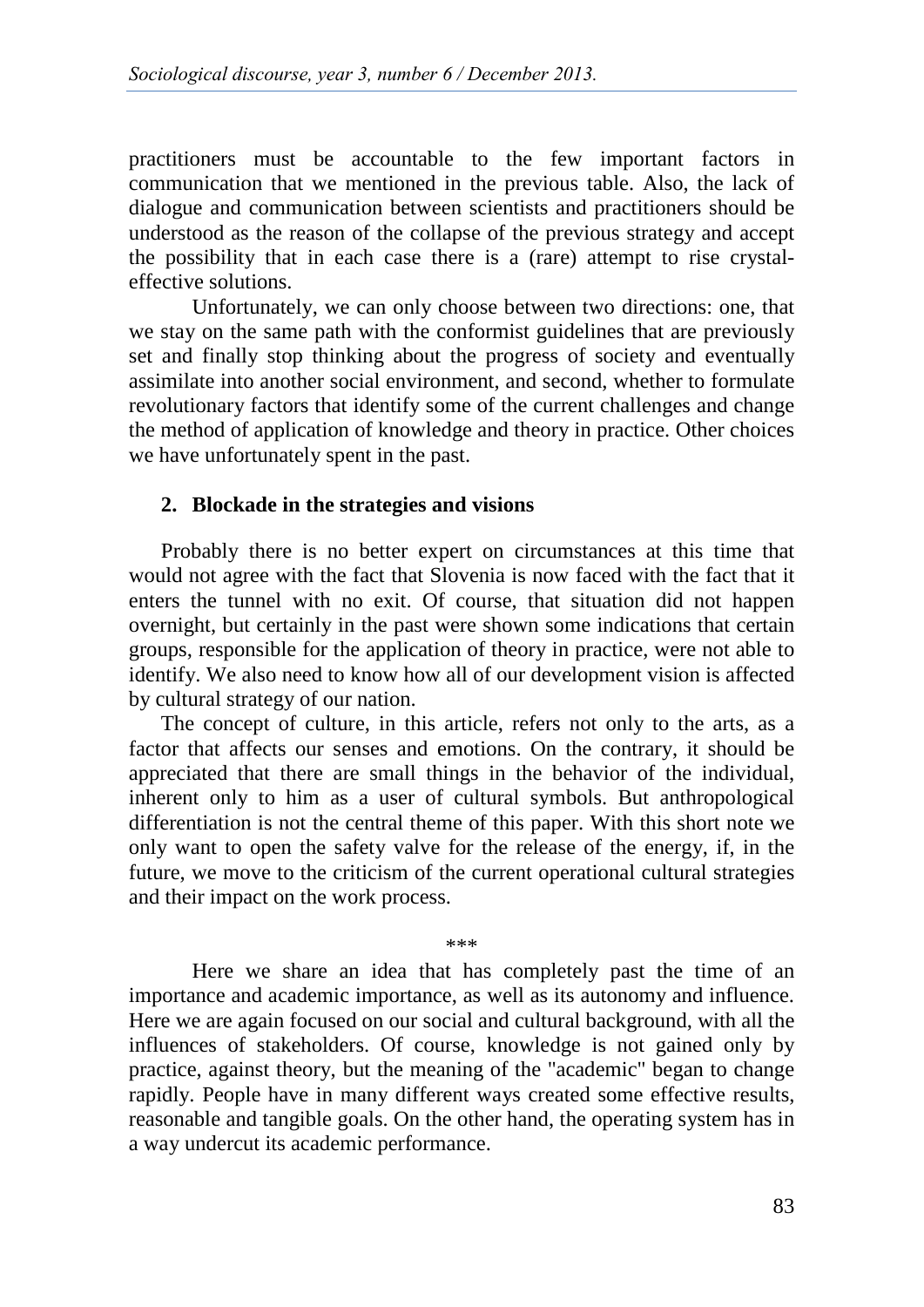However, progress always leads to a process that is able to improve the old guidelines with new signposts for innovative development. Seen from a practical standpoint, innovative processes can not take the key place without the obstacles, if their operational strategy does not include participants on both sides, as a source of knowledge, and the holders of the process in which this knowledge is included. It is strictly intertwined and dependent on each other. Many times we have seen some innovative trends that are shown to improve the interaction between organizations and projects, but that were not so useful. It is often shown in overly idealistic way. "The companies and the economies of the countries that are now considered to be suitable for the transition (by many books, political and professional forecasts), socially and economicaly lag behind the societes and the countries that started the transition process (from pre-industrial to industrial societies) a few generations ago. This gave them a significant advantage, because now about 20% of their population have more advantages than the modern world of globalization and the free market." [4](#page-4-0)

Perfectly logical are some innovative performances, productivity, and focus on creating products with profitability. In parallel, through the time has begun to identify and develop the educational process and research. The system was developed with the economic protection of the international competition. Because of this, many organizations have not developed a system of transmission and interaction with academic processes and vice versa, the universities did not have to think about the synergy of research and development. One might add: co-financing the companies by the government, without the measures of the quality and benefits of the product, it is not possible to create a constructive dialogue and the evolution of the relationship between theory, practice and organization.

Also, we can not think about the evolutionary paths of two areas of synergy when it happens unfortunately often that the key participants are never involved in any empirical work, checking the applicability of knowledge. Instead, many organizations, blind to the quality of the work, monitor the ongoing integration of the European (and other) organizations, opening up a number of connections without a specific strategy. Also, we firmly stand behind the fact that we are irreparably behind in comparison to the competition, due to the lack of cooperation between theory and practice.

<span id="page-4-0"></span> <sup>4</sup> Matjaž Mulej, *Innovation habits of the countries and small companies with inventions from research organizations,* Koper: Scientific monographs, Faculty of Management*,* 2007. 17.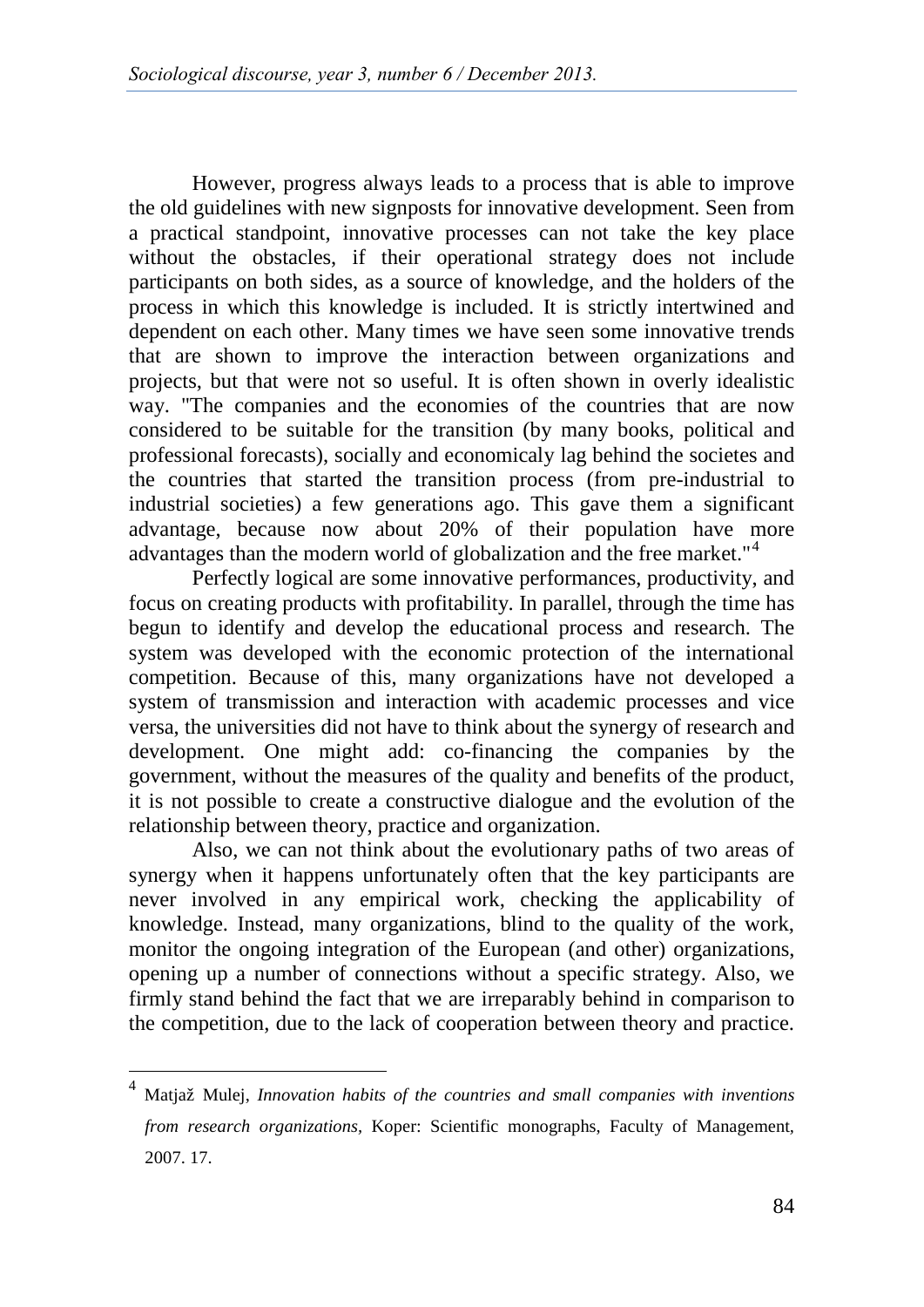"So, there are policy initiatives that Europe should be more involved as soon as possible, and knowledge should be guided by the economy (innovation-driven)."<sup>[5](#page-5-0)</sup> But here, the real problem begins. "The documents reasonably require that universities and institutes should be more open to the organization, but (wrongly) it does not require from the organizations and state authorities to demonstrate openness to radical and innovative changes."<sup>[6](#page-5-0)</sup>

Educational institutions do not yet have the necessary resources to make the whole business of the organization, from the invention to innovation, change. It is the lack of the proper understanding of the significance and innovation-it is not enough to create and maintain for the money-it is necessary to determine the whole process of innovation by individual organizations, particularly educational.

## **3. The necessary encouragement**

Transfer of inventions from universities and institutions, which because of their social divisions should also be directed towards the organizations (companies) that have the task of creating the process-from invention to innovation and competitiveness. What is now needed is an innovative leadership style for each innovative culture, and only on that basis, some opportunities were established for both organizations (as well as people employed in them) in order to meet the space and support to create the discovery-innovation process.

| <b>SUBJECT</b>   | The contribution to local and national competitiveness.                |  |  |  |  |  |  |  |  |  |  |
|------------------|------------------------------------------------------------------------|--|--|--|--|--|--|--|--|--|--|
| <b>VISION</b>    | Partnership with the update program and technology transfer            |  |  |  |  |  |  |  |  |  |  |
| <b>CENTRAL</b>   | Identify which of the academic units of the University acquires one or |  |  |  |  |  |  |  |  |  |  |
| <b>TASKS</b>     | more of the following tasks:                                           |  |  |  |  |  |  |  |  |  |  |
|                  | Curriculum development and mobility of teachers, students, and staff.  |  |  |  |  |  |  |  |  |  |  |
|                  | Constant improvement, training, collaboration, and application of      |  |  |  |  |  |  |  |  |  |  |
|                  | research and development.                                              |  |  |  |  |  |  |  |  |  |  |
| <b>STRATEGIC</b> | Establishing procedures and structures, projects and programs,         |  |  |  |  |  |  |  |  |  |  |
| <b>PLANS</b>     | including the identification of resources needed.                      |  |  |  |  |  |  |  |  |  |  |

|  |  |  |  | Table 1: Why and how to take a university co-operation with companies $\prime$ |  |  |  |
|--|--|--|--|--------------------------------------------------------------------------------|--|--|--|
|  |  |  |  |                                                                                |  |  |  |
|  |  |  |  |                                                                                |  |  |  |
|  |  |  |  |                                                                                |  |  |  |

<span id="page-5-0"></span><sup>5</sup> Matjaž Mulej, *Ibid*. 17. <sup>6</sup> *Ibid,* 18. <sup>7</sup> According to: Matjaž Mulej, *Ibid,* 21.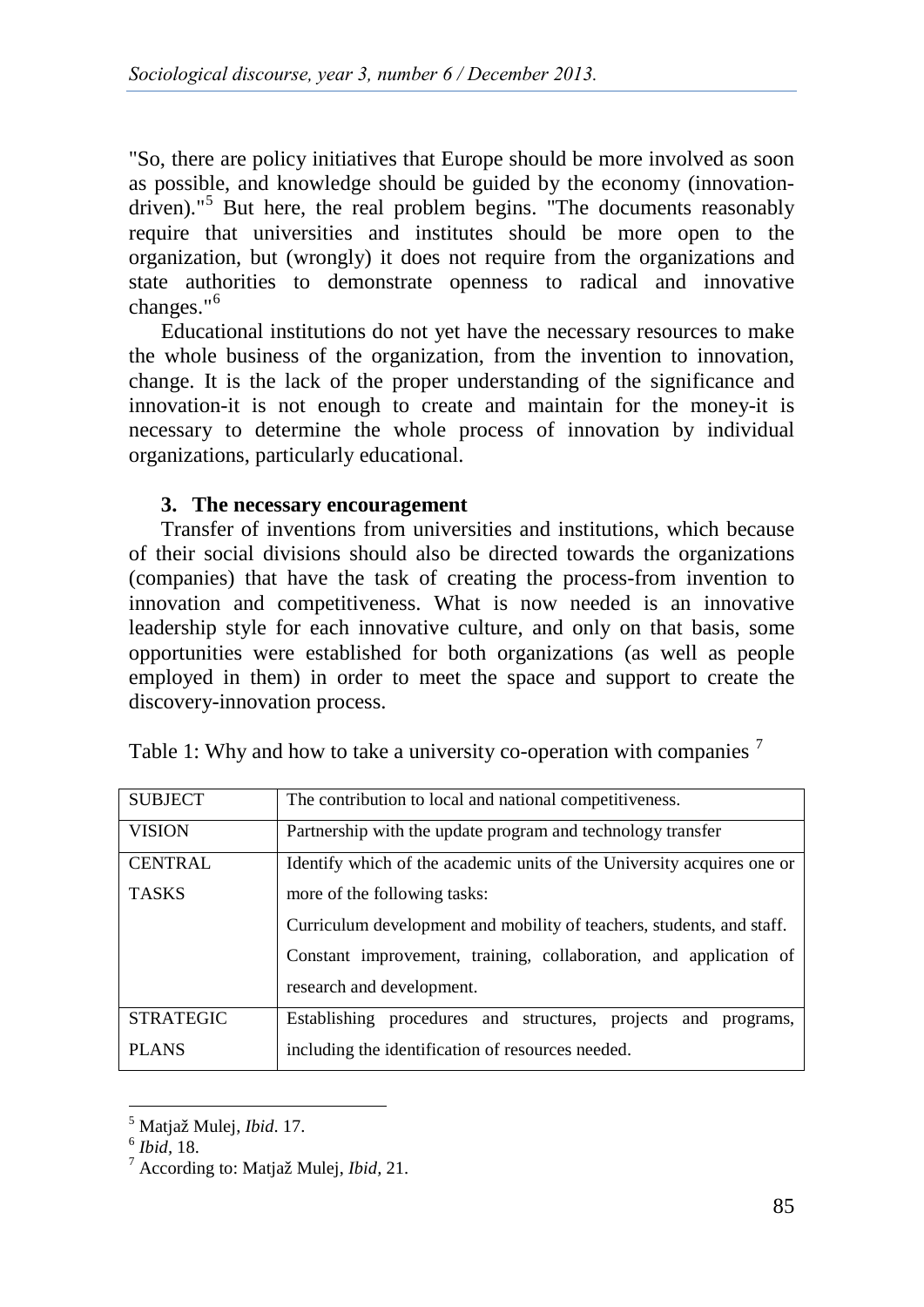Many times we have attended conferences, associations, and discussions thinking that the university and the business properly respond to global challenges, by refreshing their strategic plans, and including a number of ambitious policies (Table 1).

Unfortunately, we have to add that in the theory almost everything is written perfectly. But in everyday life, it is not even close to it. It is not necessary to be an expert in every field to determine the complete lack of connection between the business and academic institutions.

Perhaps the closest to achieving the objective are the following organizational forms that could accelerate the cooperation of universities with companies in the form of dialogue and access to services:

*1. The connection services:* 

Physically are present research and business actors in universities and large companies, when the amount of extensive cooperation programs are raised. Their mission is to provide enough resources available to external and internal sources of innovation and good leadership.

*2. The joint consortium of universities and industry:*

Consortia are now placed in the box where it is impossible to formulate the importance of connectivity services, their role is to supplement and form a center for business.

## 3. *Professional associations and the unions of the graduates*:

Despite the tracking of individuals in the same profession, we do not have the appropriate and effective mechanisms in order to be able to use this knowledge even before it needs to appear. The need was critical alarm that showed how the thing got out of control. There is no structural or business process in the short term that could offer a solution that would enable the sustainable operation of the market. This happens due to the lack of monitoring the knowledge and quality of the tasks, in order to come to an understanding and integration with a goal of its usefulness.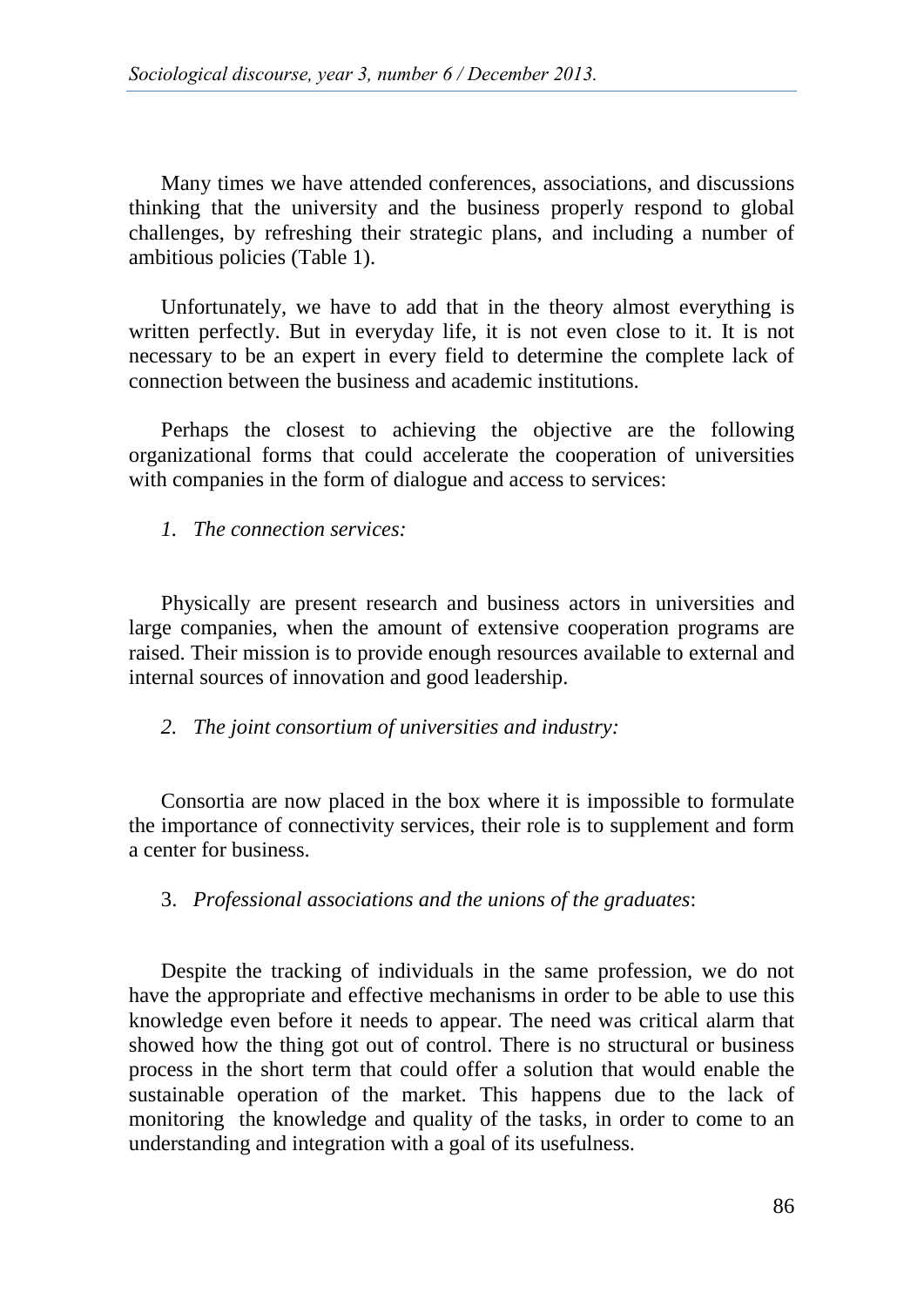#### **4 Where is the problem and how to solve it?**

Every day we witness the extraordinary ideas, discoveries and innovations in our Slovenian teritory. With wonder every time we see that unfortunately everything is left at this level of presentation, a large "halo effect" if we can say. On the one hand, Slovenia is a country that is in the role of improving knowledge, skills and strategies extraordinary in the foreground. Sometimes, as a competitive, are emerging organizations with the best strategies, training and the like. However, we can not take advantage of this. The problem is not just that we do not recognize the right moment and the right time. The biggest problem is an individual who has a low level of ambition of individual managers, as well as the low level of knowledge and does not know which guidelines to use so that the innovation could become the main thread of their proceedings. Again we have the human factor - within the people we recognize the lack of interest in work, they do not use their knowledge ( when they already have one), and there is also a lack of control and lack of modern business methods and as a consequence there is a low productivity.

Many leaders look only one way, very short, with no real vision. How employees can copy the spirit of innovators, innovation performance, if their leader (manager) only controls that work is routine, without radical changes and new directions? Of course, through this in time comes to creating a climate, creating informal groups and establishing a pattern of inactivity and complete suspension of creativity and innovation of individuals. Such an environment is dangerous for society as a whole, because it forms a completely wrong idea of how the business world works and how it connects with useful knowledge factors, which is the goal of all of this.

Slovenia is, of course, aware of the importance of innovation. Unfortunately, it is often trying to imitate the actions of other countries, which leads to the following errors. Following the actions of other countries, appropriating them in their environment, where the environment and the participants can not have the same understanding. It is making the wrong idea that any innovation is a good measure to solve the problems of each country. The lack of ambition shows the fact how some radical views should be designed to repair the damage that has already been made, and that should completely be changed strategies and processes of interaction with companies and universities. Their critical paths that lead to university education curriculum and secondary education - and above all, a radical change in the role of the main participants, teachers and professors.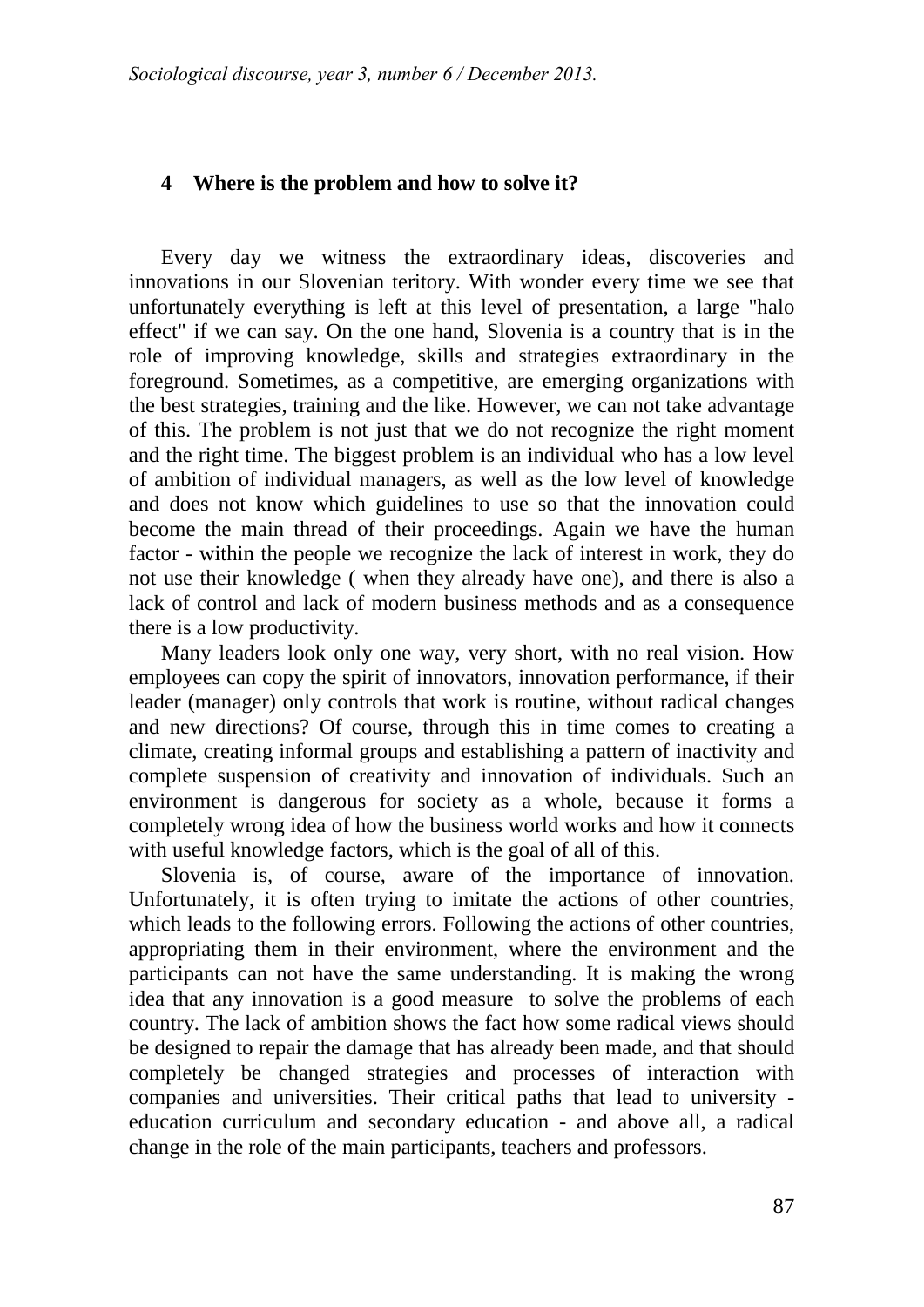#### *a) Interdisciplinary cooperation*

This is not just a theoretical setting of the system, but building skills and willingness for interdisciplinary cooperation, which has not been found. Very few inter-professional teams, as well as pupils and students are not getting the methods or anything that interdisciplinary cooperation should mean and what the consequences it could have.

## *b) Theory of the system and relevant training*

It is necessary to establish and set up the so-called technical service and equipment that would enable current empirical research at the time of the survey, including many graduates and staff who are able to work with research organizations.

#### *c) Subjects of the universities and companies*

Connection disappears. There is no model, ambition, strategy or vision. This is one of the key reasons for the lack of integration and the loss of the dialogue. Due to the imperfect system mentioned in the article, there is no material on which it could be built a healthy and beneficial relationship that could form company ideas and useful knowledge in several areas at the same time.

#### *d) The values of individuals in Slovenia*

Although most agree that the values are not the main reason for the failure of the integration of educational system and operations, we strongly advocate the fact that the values are a key moment. We are focused on results, probably less than most nations in the world, we have a huge lack of confidence and the vision for the future, at the same time we use the oldfashioned approaches, and we are closed for the exchange of international experience. Unfortunately, the time for innovation in our country is forever gone.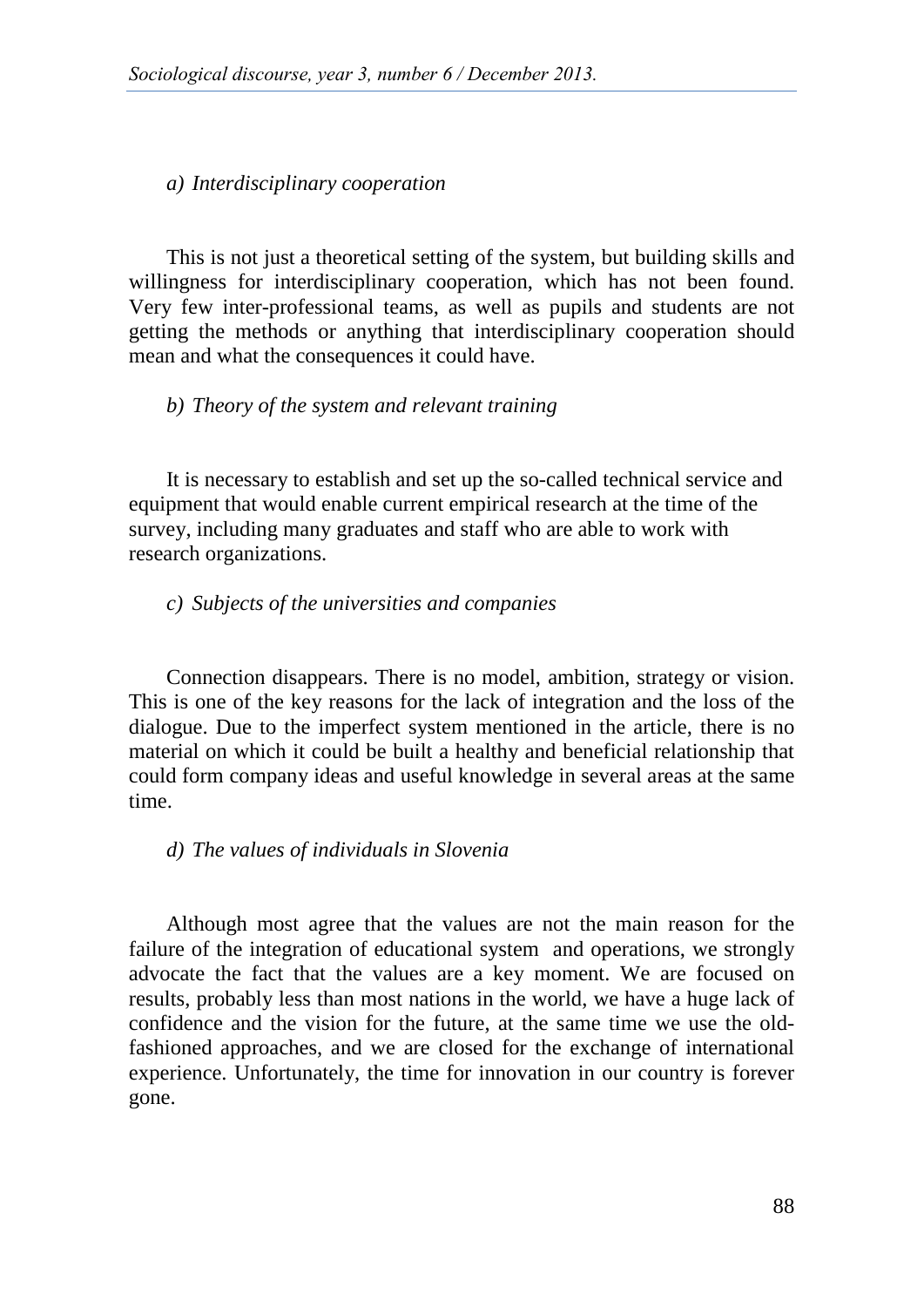### **Conclusion**

In Slovenia, there are several educational programs that try to focus students on innovative performance. Many of them are programs of a greater scientific names. But what do we see? The problem is two-fold . First, the number of students in these programs is low, to be able to use their knowledge and to change the content of the links between economic and social situation in Slovenia. Second, as a result of that study is the lack of distinctive competencies in our community. This means that the university can not "sell" their products? Accordingly, we wonder how young people just entering the university can recognize the importance of innovative programs if their previous institutions did not believe in the importance and benefits of innovation and continuous process of change? "The transfer of innovation from universities into the organization (company) is required for them to later became innovators in the market and make some achievements. For this they needed the actual working conditions, but they did not exist. It depends not only on the rational and material components. It also depends on the emotional components."<sup>[8](#page-9-0)</sup>

In addition to the disapproval of many, even the holders of knowledge, which can be predicted, there are some tendencies to adopt another and different. "Given outlook on life must be destroyed in order to create a new space for a new world view."[9](#page-9-0) As before the above-mentioned fact happens, the faster will some changes allow new steps. This time, in the positive, practical and above all, useful way.

<span id="page-9-0"></span><sup>&</sup>lt;sup>8</sup> *Ibid,* 147.<br><sup>9</sup> Karl G. Jung, *Man and his symbols*, Ljubljana, 2003. 297.